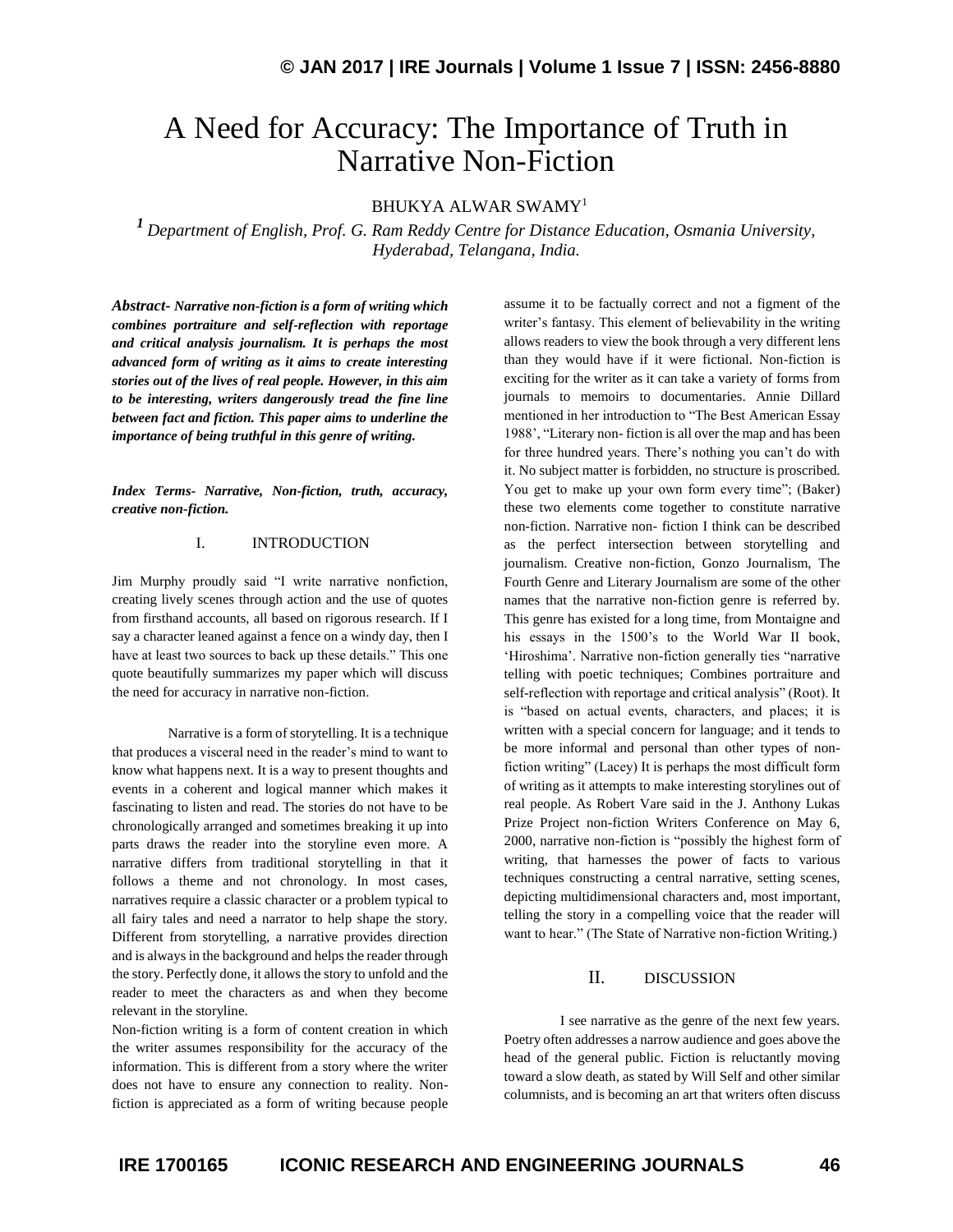## **© JAN 2017 | IRE Journals | Volume 1 Issue 7 | ISSN: 2456-8880**

but is not what readers are looking for. (Self) Short stories, too, are somewhat like poetry in that they are not able to completely engage the mind in a limited amount of words. However, non-fiction has its own charm and is able to completely capture the attention of a vast majority of readers as it demands readers pay attention in a way that fiction cannot because of how real the stories are. However, all discussion about narrative non-fiction is incomplete without a discussion on truth in non-fiction. There are two sides to this issue. One side believes that it is a writer's responsibility to make sure that what they are writing about is true to the best of their ability. This means accuracy in reporting facts, opinions, and memoirs. The other side believes that it is sometimes okay to add a few elements of drama into the story as this is a form of literary journalism and the goal is a greater truth.

Personally, I believe that writers should just report what is true. I think it is the job of novelists, poets and artists to enlighten us about the greater truths of life as they can create illusions that help enlighten revelations in our life. This, however, gets complicated when fiction writers start using facts in order to make their stories seem more real. They do a thorough background analysis with regards to their plot and they put in detail to make us believe in the plot's reality.

Historically, non-fiction has always had strayed a little from the absolute truth. Reporters, columnists and news writer soften felt that they could make up details to create more interesting stories. In 1934, Stanley Walker, then editor of the New York Herald Tribune, spoke about this issue and said that "It is true that, among the better papers, there is a general professional condemnation of fakers. And yet it is strange that so many of the younger men, just coming into the business, appear to feel that a little faking here and there is a mark of distinction. One young man, who had written a good story, replete with direct quotation and description, was asked by the city desk how he could have obtained such detail, as most of the action had been completed before he had been assigned to the story. "Well," said the young man, "I thought that since the main facts were correct it wouldn't do any harm to invent the conversation as I thought it must have taken place." The young man was soon disabused." (Walker)

In the United States, the writers have often been dangerously flirting with the fine line between what is true and what is fictitious. This shift has been galvanized by the public's shift toward infotainment which basically means information has to be served in the form of entertainment which adds to the confusion. The fact that Tina Brown facilitated a merger of Hearst, the news company, with Miramax, the movie studio, shows how these two worlds are coming together. (Hearst) A lot of new channels are now exaggerating and

sensationalizing their news and there's always a story about heroic acts which often remind me of soap operas and super hero movies. Even in books, writers like John Berendt have begun to put to get her events and use unreal characters in his so-called "non fiction" book and only offer an explanation in a small note at the back of the book. In his biography of Ronald Reagan, Edmund Morris invented new characters to make the story more interesting. (Morris) The list can go on.

This web gets even more complicated when we consider how fictive our memory is and that how we remember things is not exactly what it was like. Thus, memoirs nd anecdotal fiction books are fundamentally flawed in that it is generally a combination of a few detached facts which are tied together by our imagination to produce a coherent set of thoughts. Thus, this problem associated with recalling things from memory affects all kinds of writers to a certain extent.

With this background, post-modernists come wielding their ideological axes and argue that there is no such thing as fact and there are only our perceptions of reality which are based on our social, ethnic and geopolitical backgrounds. Thus, some top journalists when questioned about reporting just truth reply back with a defensive "what truth?" In this complex mess, I find it difficult to find a simple answer to this question. Writing would be so much easier if there was a set of universal rules which allowed writers to tread the fine line between fact and fiction and decide what truth is. These principles have to be picked out from a plethora of sources which include works of prominent writers like John Hersey and Anna Quindlen, debates on the topic and from standards of ethics. Hersey was very vocal in his opinion on separating fiction and non-fiction and he said that a journalist should be able to say that "None of this was made up." (Denzin) Hersey also brought an important point to this debate about how subjectivity and selectivity often are evident in journalism. He went on to say that not showing even a small part of all of the information gathered can allow for subjectivity to set in. Even though subtraction of a small amount of information can lead to a small amount of distortion, the end piece is still non-fiction. However, when new facts are added, then it is a wholly different ball game. That, I believe, is when we cross the line and dive into the fictional world. So, adding any new material including dialogues, characters and scenes moves into the realm of fiction. Thus, we have two conclusions: that writers should not add information and deceive readers. By not deceiving readers, we mean that it is the writer's duty to show information just in the way it took place. By producing nonfiction work, they are supposed to stay close to truth to the best of their abilities. Anything which does not help the reader come to the truth, even it is not on purpose, should be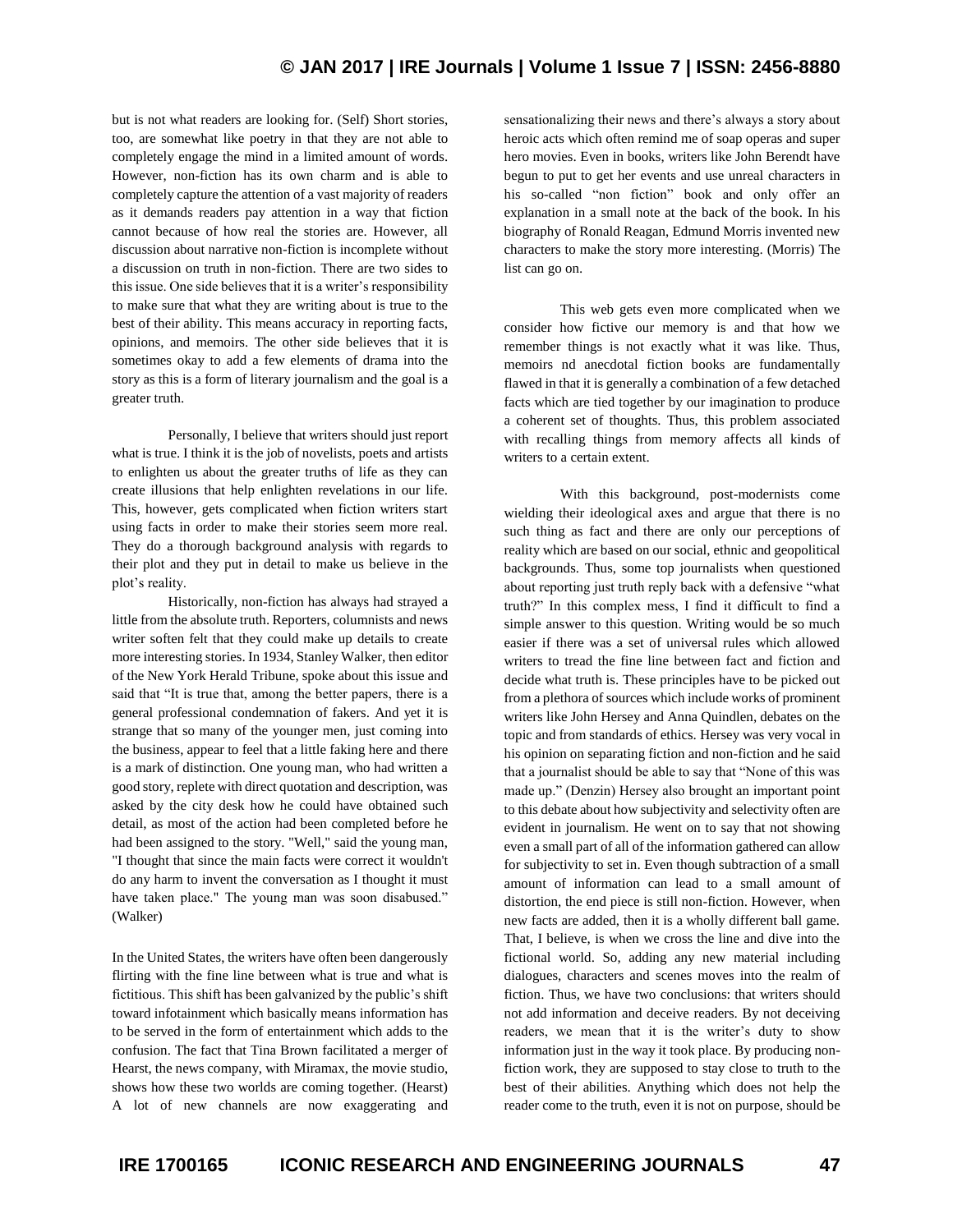## **© JAN 2017 | IRE Journals | Volume 1 Issue 7 | ISSN: 2456-8880**

avoided and writing should be very transparent. Writers can learn not to deceive and not to add by working through some of the following strategies. Firstly, writers should silently observe from the outside and, as Katherine Boo said at the Mayborn literary non-fiction conference, should practice "hang out journalism". (Katherine Boo's 15 Rules for Narrative non-fiction -- Now This Is a 'Must-Read'.) Thus, writers should just hang out in their subject area and almost be invisible and be a part of everyday life there. Using a similar corollary from science, being unobtrusive helps avoid the "Heisenberg effect" according to which observing an event alters it. (Encyclopedia of Research Design) This is applicable in most cases apart from those in which it is imperative for the writer to bring the spotlight onto himself. Some instances like these include when the writer wants to confront the people in power and the writer's secret weapon is his ability to bring up questions that need to be answered. Another point of concern is the subject of anonymous sources. I believe that this is a powerful tool which writers often use to introduce new opinions into stories. For a lot of reasons, I think that anonymous sources should be disallowed from non-fiction unless the information is very sensitive and can cause harm if the identity of the source is revealed. Whistleblowers, victims of unfortunate accidents and people suffering from a certain kind of disease are examples of people who might absolutely need anonymity. There is also a need to make sure that facts stated are rechecked to measure their accuracy. In this fast age with works of non-fiction being churned out rapidly, often the fact- checking process is sped up and this results in a lot of inaccuracies. This is especially relevant in the case of newspaper stories which have to be in real time and hence they are often released before the sources can even be confirmed. Obviously, this shortage of time results in decisions in haste which can then lead to shameful mistakes. Another issue at hand is that there is often a doggedness in writer's opinions and the belief that they are always right. Katherine Boo again had mentioned this is her '15 Rules for Narrative Non Fiction' where it was important for writers to get off their high horse and be open to other viewpoints. This stigma has even resulted in a belief in the industry that it is impossible to reach the truth. It is believed that with more research, you get closer to the truth but you never reach it. In this context, it is of utmost importance to believe in the presence of different views and opinions and writers must be open to constructive debates and discussions. The writers' self- centeredness creates a desire to just make profits and think about one's own career and forget about the genre as a whole. It is then very easy to make up facts and incidents to make the stories more appealing to the masses. This tradition of fact-checking and making sure that the sources are reliable can be traced to newspapers from our great city of Boston. There was a newspaper called Publick Occurrences Both Forreign and Domestick which said in an article in the

17<sup>th</sup> century that "...nothing shall be entered, but what we have reason to believe is true, repairing to the best fountains for our Information." (McBride) My belief is that this should not be limited to newspapers and should apply to all kinds of non-fiction. In my eyes, even small tweaks like editing a photo to make it look better or cropping it in a way that it hides the context is also a form of deceiving the public.

Now, writers who want to technically stay true to the facts then start using controversial techniques with an attempt to make their stories more interesting. One strategy as mentioned earlier is that of composite characters. This is basically writing a story in such a way that it tricks readers into thinking of different characters as one person. This, I believe, has a place only in works of fiction. Joseph Mitchell, for example, often used composite characters in some of his articles and then came back to call them non-fiction works. (Dean) This technique is now in use even today. Mimi Schwartz in her book 'Thoughts from a Queen-Sized Bed' had used composite characters and defended it by saying that it was to protect the privacy of the characters in the memoir. This was a story about three of her friends who were looking at a divorce and she combined them all into one character who she met over coffee. While she did have the best interests of her friends in mind, it does mislead me as a reader because I was approaching it as a story about one friend, not three. Also, these conversations might have happened in very different circumstances like at a bar or during a girls night out and I'd keep that in mind as a reader while empathizing with the friend's struggles. (or should I say the friends' struggles?)

Another technique that is used by writers is that of altering the reader's perception of time. As time is a manmade concept, it is easy for writers to maneuver this and make long durations seem short and vice versa. This is again unacceptable as the reader's opinions might often be based on the time and chronology of occurrences in the book. John Berendt had mentioned in the author's note of the book 'Midnight in the Garden of Good and Evil: a Savannah Story' that "Though this is a work of non-fiction, I have taken certain storytelling liberties, particularly having to do with the time of events. Where the narrative strays from strict non-fiction, my intention has been to remain faithful to the characters and to the essential drift of events as they really happened." (Berendt) In doing so, even though he was perfectly honest with the reader, he cannot write a book with both fiction and non-fiction elements and expect the book to come under the non-fiction genre. These two genres are black and white and there is no grey area. A true work of non-fiction I think is Miller's 'King of Hearts' in which he says that "This is entirely a work of non- fiction; it contains no composite characters or scenes, and no names have been changed. Nothing has been invented. The author has used